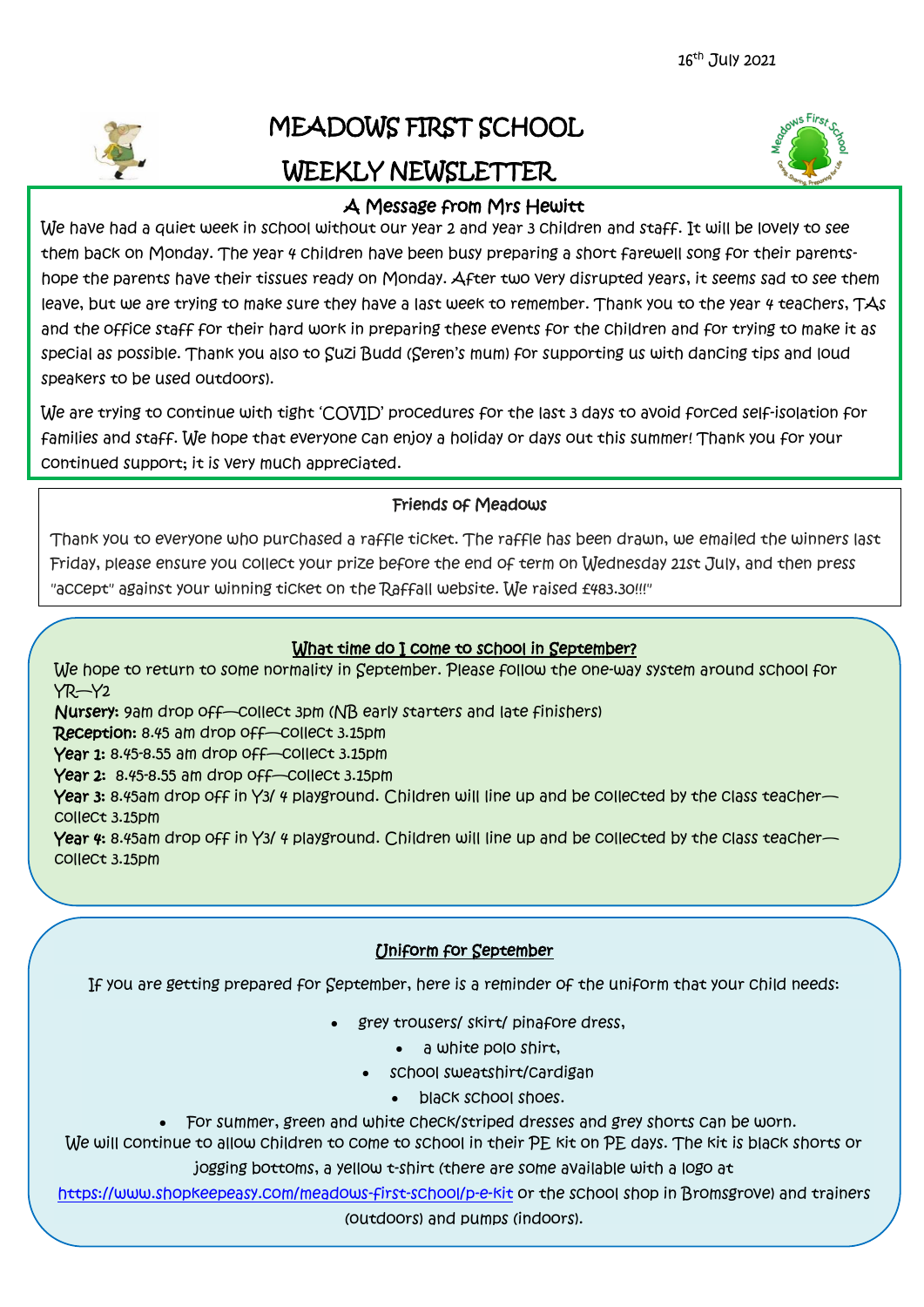## Key messages for parents re COVID

New LFD test reporting for parents. NHS Test and Trace have introduced household accounts. This allows parents to save their children's details to their own user accounts so parents can report results for multiple members in the household more quickly and easily. When reporting self-test results parents will now be offered the opportunity to create a household account, which should take no more than 2 minutes. Parents can then add all household members to their account, enabling them to save time when reporting all future self-test results.

Pupils who develop COVID-19 symptoms up to and including Friday 23rd July will need to inform school if they subsequently test positive [office@meadows.worcs.sch.uk.](mailto:office@meadows.worcs.sch.uk) Pupils who develop COVID-19 symptoms after Friday 23rd July and test positive will not need to inform school but will be required to self-isolate for 10 days and their close contacts will be identified through the national contact tracing service.



**Meadows Mouse Awards**

| Goslings     | Bobbi - writing creative sentences in phonics. Thomas - trying hard<br>with his writing.                                                            |
|--------------|-----------------------------------------------------------------------------------------------------------------------------------------------------|
| Cygnets      | Zachary & Ava - always being king, helpful and reliable class members<br>that always try their very, very best.                                     |
| Caterpillars | Annabelle - writing a brilliant story with exciting word choices.<br>Harry - always working his socks off.                                          |
| Dragonflies  | Samuel & Addison - great reading progress.                                                                                                          |
| Owls         | Torben - excellent creativity during home learning. Harvey R - excellent<br>effort with home learning.                                              |
| Hedgehogs    | Lauren M - always trying her hardest when working from home. Harry H -<br>always pushing himself to do more with his home learning.                 |
| Sharks       | Reegan K - being really imaginative and creative with his home learning.<br>Darko R - designing and creating a fantastic Olympic torch.             |
| Dolphins     | Ailsa D & Lizzie J - outstanding effort in all lessons this year.                                                                                   |
| Jaguars      | Jayden - great focus in lessons and super behaviour. Stanley - super effort<br>in rehearsals.                                                       |
| Tigers       | Stanley Darlow - always being enthusiastic in lessons and trying his best.<br>Kayla Harvey - growing in confidence and working hard in all lessons. |

Our challenge to travel from **London to Tokyo** has finished. As a school, we managed a total of 634,688kms, meaning we travelled to Tokyo 66 times! We logged 2653 sessions. Our overall class winners were Tigers, followed by Hedgehogs, then Caterpillars came third. Well done to everyone who took part- a great achievement.